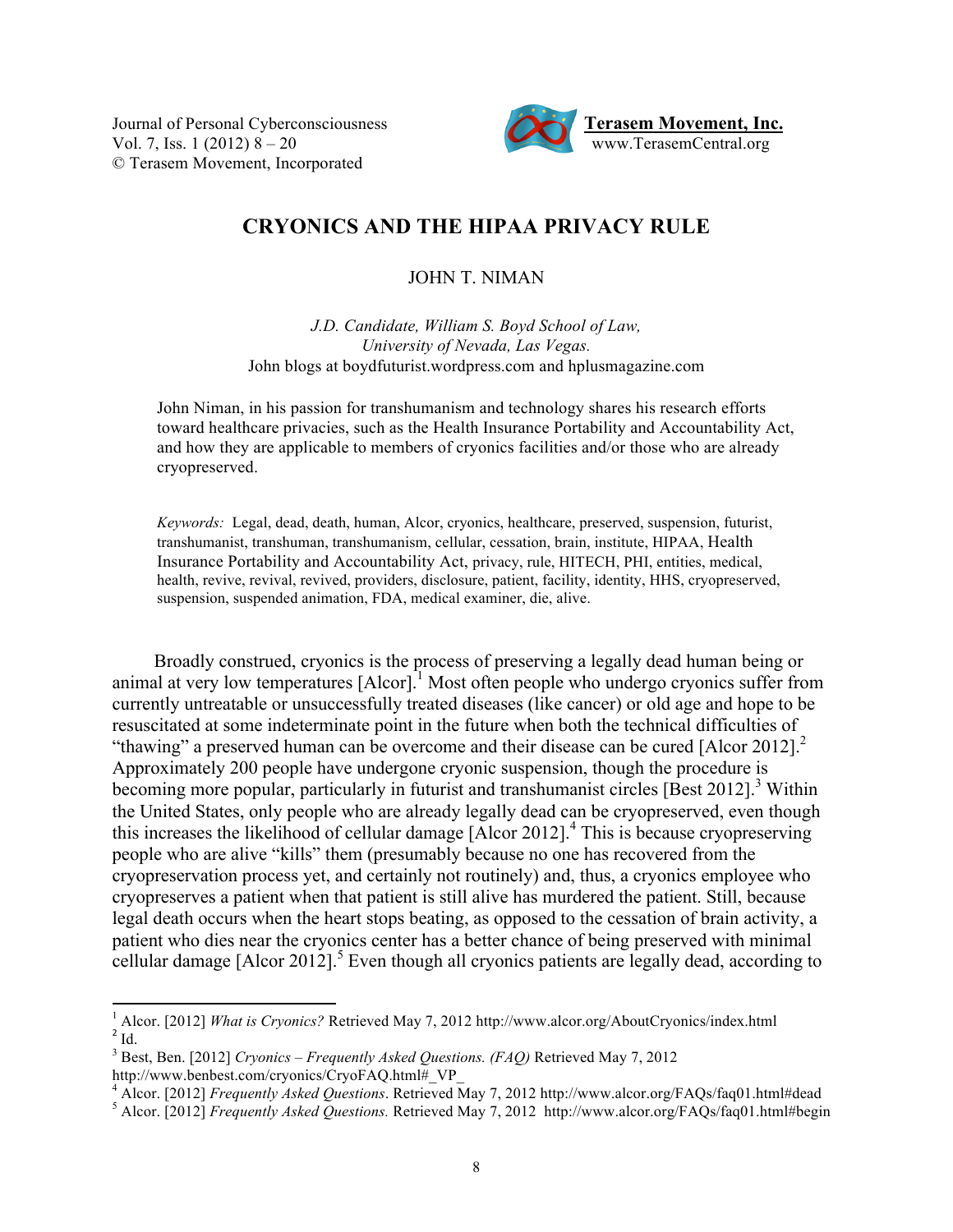the website of Cryonics Institute, a leading cryonics facility, "[c]ryonics is regarded as an experimental medical treatment..." [Cryonics Institute 2012].<sup>6</sup> Thus, those who perform cryonics procedures seem to view the cryonics process as an extended lull in life, like a long gap before restarting a patient's heart, as opposed to an end-of-life procedure that might eventually bring the patient "back" from the dead.

Congress passed the Health Insurance Portability and Accountability Act (HIPAA) in 1996, and the Privacy Rule followed in 2000 [U.S. Dept. of Health and Human Services 1996].<sup>7</sup> The Privacy Rule was revised in 2002 [id  $2002$ ]<sup>8</sup> and Congress is considering further modifications currently as part of the Health Information Technology for Economic and Clinical Health [HITECH] Act.<sup>9</sup> The purpose of the HIPAA Privacy Rule is to regulate the use and disclosure of Protected Health Information (PHI) by certain Covered Entities, defined to include Health Plans, Health Care Clearinghouses, and those Health Care Providers who transmit health information in electronic form in connection with certain standard transactions.10 The HITECH Act proposes extending the requirements of the HIPAA Privacy Rule to a fourth category of persons and institutions; Business Associates and altering the rules regarding disclosure of Protected Health Information after death.<sup>11</sup>

The first issue explored in this paper is whether cryonics facilities are either Covered Entities or Business Associates as defined by the HIPAA Privacy Rule. I will additionally explore the policy implications of either including cryonics facilities in, or excluding them from, the class of entities regulated by the HIPAA Privacy Rule.<sup>12</sup> I conclude by determining that the HIPAA Privacy Rule does not currently cover cryonics facilities because cryonics facilities are neither engaged in standard transactions nor are Business Associates with a Covered Entity, but I argue that cryonics facilities ought to be covered under the HIPAA Privacy Rule when it is next revised, and the proposed disclosure of PHI fifty years after the death of a patient needs to be revised for cryonics patients.

#### **Health Care Clearinghouses:**

!!!!!!!!!!!!!!!!!!!!!!!!!!!!!!!!!!!!!!!!!!!!!!!!!!!!!!!!!!!!

Health Care Clearinghouses are public or private companies that either process nonstandard information received from another entity into standard form or receives a standard transaction from another entity and processes the information into nonstandard form.13 According to the definition, these include billing companies, re-pricing companies, community health information management systems, and "value-added networks and switches if these entities perform clearinghouse functions."14 Because cryonics facilities do not perform any of these functions,

14 Id.

<sup>6</sup> Cryonics Institute. [2012] *New Horizons in 21st Century Life Extension: About Cryonics?* Retrieved May 7, 2012 http://www.cryonics.org/reprise.html

<sup>7</sup> U.S. Dept. of Health and Human Services [1996] *HIPAA Privacy Rule*. Retrieved May 7, 2012 http://www.hhs.gov/ocr/privacy/hipaa/understanding/summary/index.html <sup>8</sup>  $8$  Id.

**<sup>9</sup>** U.S. Dept. of Health and Human Services [n.d.] Notice of Proposed Rulemaking to Implement HITECH Act Modifications. Retrieved May 7, 2012

http://www.hhs.gov/ocr/privacy/hipaa/understanding/coveredentities/hitechnprm.html <sup>10</sup> Supra, note 7 11 Id.

 $^{12}$  Id.

 $13$  Id.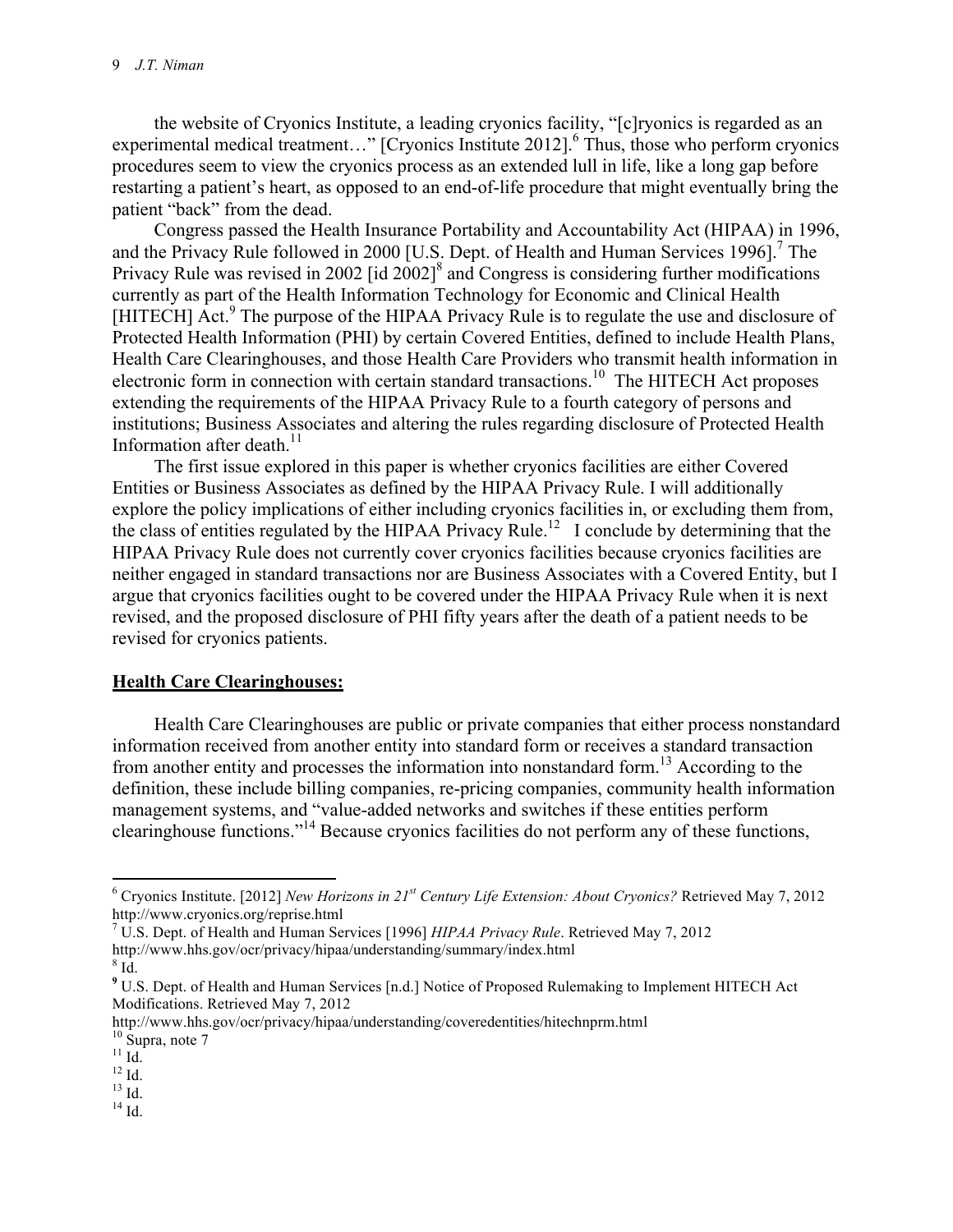they are certainly not Health Care Clearinghouses and, thus, not subject to the HIPAA Privacy Rule under this provision.

### **Health Plans:**

Health Plans are what most people would consider insurance companies; HMOs, Medicare, Medicaid, supplement insurers, employer-sponsored health insurance plans, government health plans, etc.15 Although cryonics facilities are generally paid from life insurance policies [Cryonics Institute  $2012$ <sup> $16$ </sup> because cryonics facilities themselves are not health insurance companies, they are not covered entities under this provision either. Although Health Care Providers are the third type of entity currently covered by the HIPAA Privacy Rule, deciding whether or not a cryonics facility is a Health Care Provider is a much more complicated question. As such, I will quickly show why cryonics facilities are not Business Associates, and thus would not be covered under the modifications as proposed in accordance with the HITECH Act, before exploring the Health Care Provider question.

#### **Business Associates:**

Business Associates are people or businesses that perform certain activities on behalf of Covered Entities involving the use of individually identifiable health information.17 Examples of the covered activities include claims processing, data analysis, utilization review, billing, legal, actuarial, accounting, consulting, data aggregation, managerial, administrative, accreditation, or financial services.18 Because cryonics facilities are businesses unto themselves, and do not perform services on behalf of Covered Entities (roughly, hospitals and other health care providers) they are not considered Business Associates under the proposed regulations. Even if cryonics facilities were to provide their services on behalf of a Covered Entity, the type of service they provide (maintenance or storage of patients preserved at very low temperatures), likely does not fall within the enumerated categories of the definition of Business Associates and so cryonics facilities still would not be covered under the Business Associate provision of the HIPAA Privacy Rule. Having eliminated three of the four possible categories of Business Associates, only the more difficult question of whether cryonics facilities are Health Care Providers remains.

#### **Health Care Providers:**

Under the HIPAA Privacy Rule, Health Care Providers means any "provider of service[s]" like a hospital, and "providers of medical or health services" (doctors, dentists, etc.) as defined by Medicare and anyone else who furnishes, bills, or is paid for healthcare.<sup>19</sup> Even if a cryonics facility generally does not interact with a patient until they are dead and delivered to the facility, on at least some occasions doctors at the facility assist the patient before death so that they can

<sup>!!!!!!!!!!!!!!!!!!!!!!!!!!!!!!!!!!!!!!!!!!!!!!!!!!!!!!!!!!!!</sup>  $15$  Id.

<sup>16</sup> Cryonics Institute. [2012] *New Horizons in 21st Century Life Extension: About Cryonics?* Retrieved May 7, 2012 http://www.cryonics.org/reprise.html ("A Lifetime Member pays a one-time fee … usually by making CI the beneficiary of a life insurance policy.")<br><sup>17</sup> Supra, note 7<br><sup>18</sup> Id.

 $19$  Id.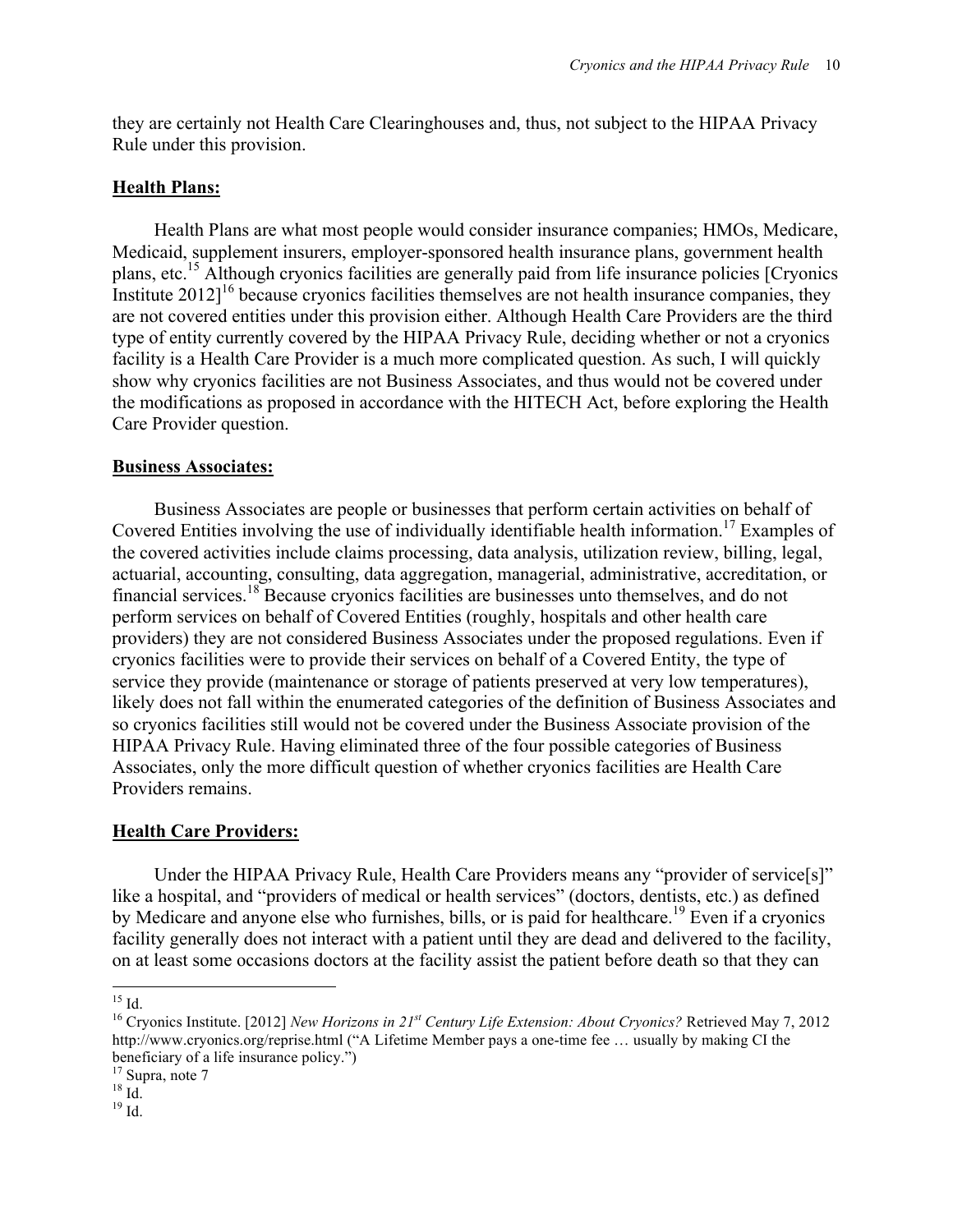begin the preservation procedures as quickly as possible. Alcor seems to direct its patients to other, affiliated companies for these end-of-life services, but other companies may not.<sup>20</sup> Even assuming all cryonics facilities work as Alcor does, however, patients expect to be revived eventually, and the cost of revival is (theoretically) included in the fee paid to the cryonics facility (plus the interest that fee earns in the meantime.)<sup>21</sup> The staffs of cryonics facilities likewise seem to believe that they are maintaining patients who, if they are not currently alive, will again be alive at some point in the future. They view the process as, alternatively, maintaining a living person or storing a legally dead person for revival later. If what they are actually doing is maintaining a person who is alive, then it seems reasonable to assume that what the staffs of cryonics facilities are doing is essentially the same thing that doctors at hospitals do when they maintain patients who are in comas or persistent vegetative states. If, however, the cryonics facilities are engaged in the business of bringing people back from legal death, then the process of bringing a legally dead person back to life is considered medical care in a hospital, and still would likely be considered medical care in the cryonics context; the HIPAA Privacy Rule as it relates to Health Care Providers is very broad.

There is, however, a catch; only those Health Care Providers who engage in "transactions" are required to comply with the HIPAA Privacy Rule.<sup>22</sup> Transactions, in turn, mean transmitting in electronic form information related to health care claims, health care payment and remittance advice, coordination of benefits, health care claim status, enrollment or eligibility in a health care plan, referral certifications, first reports of an injury, health claim attachments and anything else the Secretary prescribes by regulations for the purposes of carrying out "financial or administrative" activities related to health care.<sup>23</sup> Cryonics providers, as best I can tell, are paid in one lump sum either from patients themselves or life insurance policies where the facility is named as the beneficiary. As such, it seems unlikely that the cryonics facilities would be engaged in these transactions and thusly, be required to comply with the HIPAA Privacy Rule.<sup>24</sup> To be sure cryonics facilities are not the only medical providers that avoid compliance with the HIPAA Privacy Rule in this way (and they probably provide less medical services than some of the other companies that avoid compliance), but for a cryonics patient concerned about the privacy of their PHI, this provision might be troubling.

As it stands, cryonics facilities are not covered by either the current HIPAA Privacy Rule or the Rule as potentially amended by the HITECH Act. Some states modify the HIPAA Act (including the Privacy Rule) to be more expansive (by eliminating the requirement that health care information be sent in conjunction with a standard transaction, for instance) and so, in those states, a cryonics facility might be covered under the state version of the HIPAA Privacy Rule if they are engaged in acts that the state perceives as medical care. 'Check your local jurisdiction', however, is standard advice and not particularly helpful to those who live in states that have adopted the default rule promulgated by Congress. The question then, is whether cryonics facilities ought to be covered by the HIPAA Privacy Rule as it exists or under the Privacy Rule as it stands to be amended by the HITECH Act. I argue that they should.

 $^{20}$  http://www.alcor.org/FAQs/faq06.html#conditions

<sup>&</sup>lt;sup>21</sup> http://www.alcor.org/Library/pdfs/signup-CryopreservationAgreement.pdf Pg. 7 at 7(f).<br><sup>22</sup> 45 C.F.R. §160.102(a)(3)<br><sup>23</sup> Id. §160.103 (definition of Transaction)

<sup>&</sup>lt;sup>24</sup> See Generally: http://www.alcor.org/BecomeMember/sdfunding.htm and http://www.cryonics.org/become.html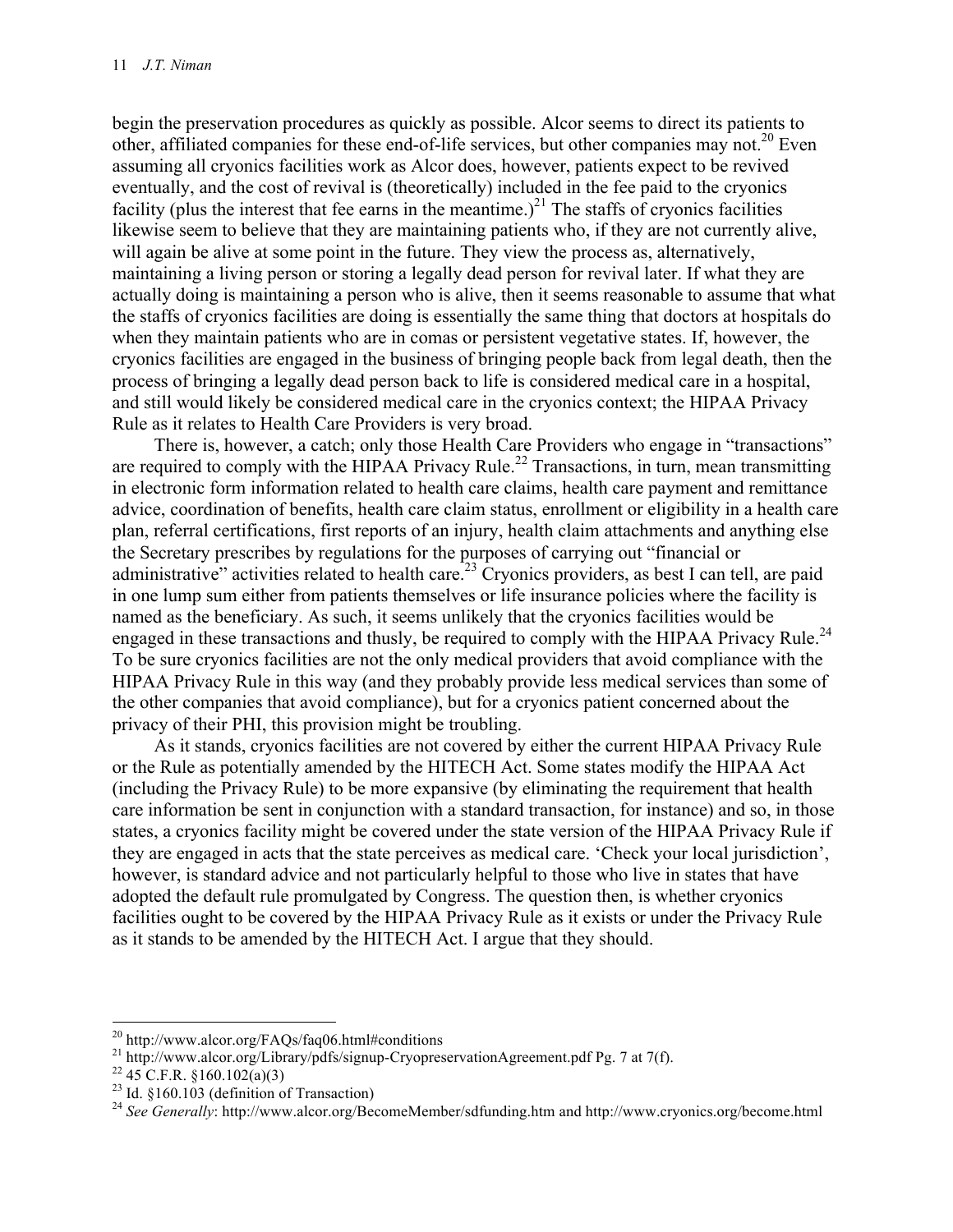

#### **The Scope Of Protection:**

If the HIPAA Privacy Rule did cover cryonics facilities, in what ways would cryonics facilities be restricted from using or disclosing information? Four portions of the statute deal explicitly with this. Within the U.S. Code of Federal Regulations, 45 C.F.R. §164.506 governs uses and disclosures of PHI for the purposes of treatment, payment, and health care operations.<sup>25</sup> 45 C.F.R. §164.508 governs uses and disclosures for which authorization from the patient is required.<sup>26</sup> 45 C.F.R. §164.510 covers situations in which the patient may object to a use or disclosure, but in which the Covered Entity is able to otherwise use or disclose the information if the patient does not object.<sup>27</sup> Finally, 45 C.F.R. §164.512 regulates the uses and disclosures for which neither an authorization nor an opportunity to object is required.<sup>28</sup> I will analyze each section in turn.

The treatment, payment, and operations exceptions governed by 45 C.F.R. §164.506 are extensive. The first couple of sections simply state that a Covered Entity may use information for these purposes as described in sub-section (c) unless an authorization is required under 45 C.F.R.  $\frac{1}{2}$  (a)(2) or (3) (for psychotherapy notes or marketing.)<sup>29</sup> The Covered Entity may (but is not required to) ask the patient to sign a consent form for any uses or disclosures under this section, but such a consent form will not replace an authorization form when an authorization form is required.<sup>30</sup> 45 C.F.R. §164.506(c)(1) states that a Covered Entity may use PHI for its' own treatment, payment, or health care operations.<sup>31</sup> 45 C.F.R. §164.506(c)(2) allows a Covered Entity to disclose information to another Health Care Provider for the purposes of treatment; for instance, one hospital might transfer a patient's file to another hospital when the patient moves to another state and starts going to a new doctor.<sup>32</sup> 45 C.F.R. §164.506(c)(3) allows a Covered Entity to disclose PHI to another Covered Entity or Health Care Provider for the *recipient's*

!!!!!!!!!!!!!!!!!!!!!!!!!!!!!!!!!!!!!!!!!!!!!!!!!!!!!!!!!!!!

- 
- 
- 
- 
- <sup>25</sup> 45 C.F.R. §164.506.<br><sup>26</sup> Id. §164.508.<br><sup>27</sup> Id. §164.510.<br><sup>28</sup> Id. §164.512.<br><sup>29</sup> Id. §164.506(a). <sup>31</sup> Id. §164.506(c)(1). <sup>32</sup> Id. §164.506(c)(2).
-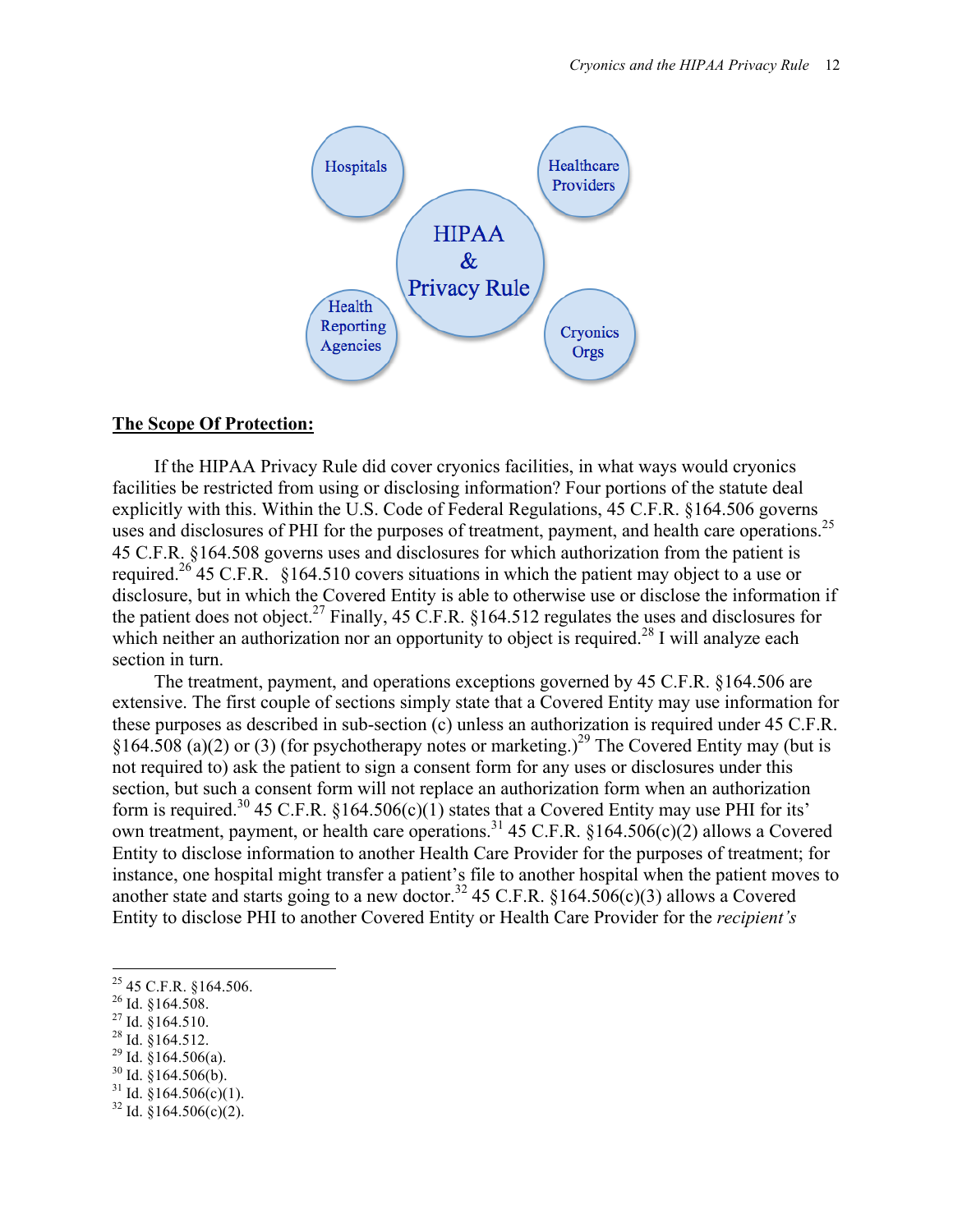payment activities.<sup>33</sup> 45 C.F.R. §164.506(c)(4) allows a Covered Entity to disclose PHI to another Covered Entity for the *recipient's* health care operations activities provided that particular conditions are met.<sup>34</sup> Both entities need to have or have had some relationship with the individual whose PHI is being disclosed, the PHI must pertain to that relationship, and either is for a purpose mentioned in paragraph one or two of "health care operations<sup>35</sup>" or for the purpose of healthcare fraud and abuse detection or compliance.<sup>36</sup> Finally,  $\overline{45}$  C.F.R. §164.506(5) allows entities that are part of a "health care arrangement" to disclose information to each other for any health care operations activities. $37$ 



While the uses and disclosures described in 45 C.F.R. §164.506 do not need patient authorization, the uses and disclosures in 45 C.F.R.  $$164.508$  do require authorization forms.<sup>38</sup> 45 C.F.R. §164.508(2) requires authorization for psychotherapy notes.39 Because cryonics facilities are unlikely to have or create psychotherapy notes, I will not detail the various exceptions and conditions. 45 C.F.R. §164.508(3) requires authorization for marketing – an activity much more relevant to cryonics facilities.<sup>40</sup> A Covered Entity is required to gain an

<sup>&</sup>lt;sup>33</sup> Id. §164.506(c)(3).<br><sup>34</sup> Id. §164.506(c)(4).<br><sup>35</sup> Id. §164.506(c)(4)(i). The relevant paragraphs from "health care operations" read: (1) Conducting quality assessment and improvement activities, including outcomes evaluation and development of clinical guidelines, provided that the obtaining of generalizable knowledge is not the primary purpose of any studies resulting from such activities; population-based activities relating to improving health or reducing health care costs, protocol development, case management and care coordination, contacting of Health Care Providers and patients with information about treatment alternatives; and related functions that do not include treatment;

<sup>(2)</sup> Reviewing the competence or qualifications of health care professionals, evaluating practitioner and provider performance, health plan performance, conducting training programs in which students, trainees, or practitioners in areas of health care learn under supervision to practice or improve their skills as Health Care Providers, training of non-health care professionals, accreditation, certification, licensing, or credentialing activities. Id. §164.501.<br><sup>36</sup> Id. §164.506(c)(4)(ii).<br><sup>37</sup> Id. §164.506(c)(5).<br><sup>37</sup> Id. §164.508(a)(1).<br><sup>39</sup> Id. §164.508(2).<br><sup>40</sup>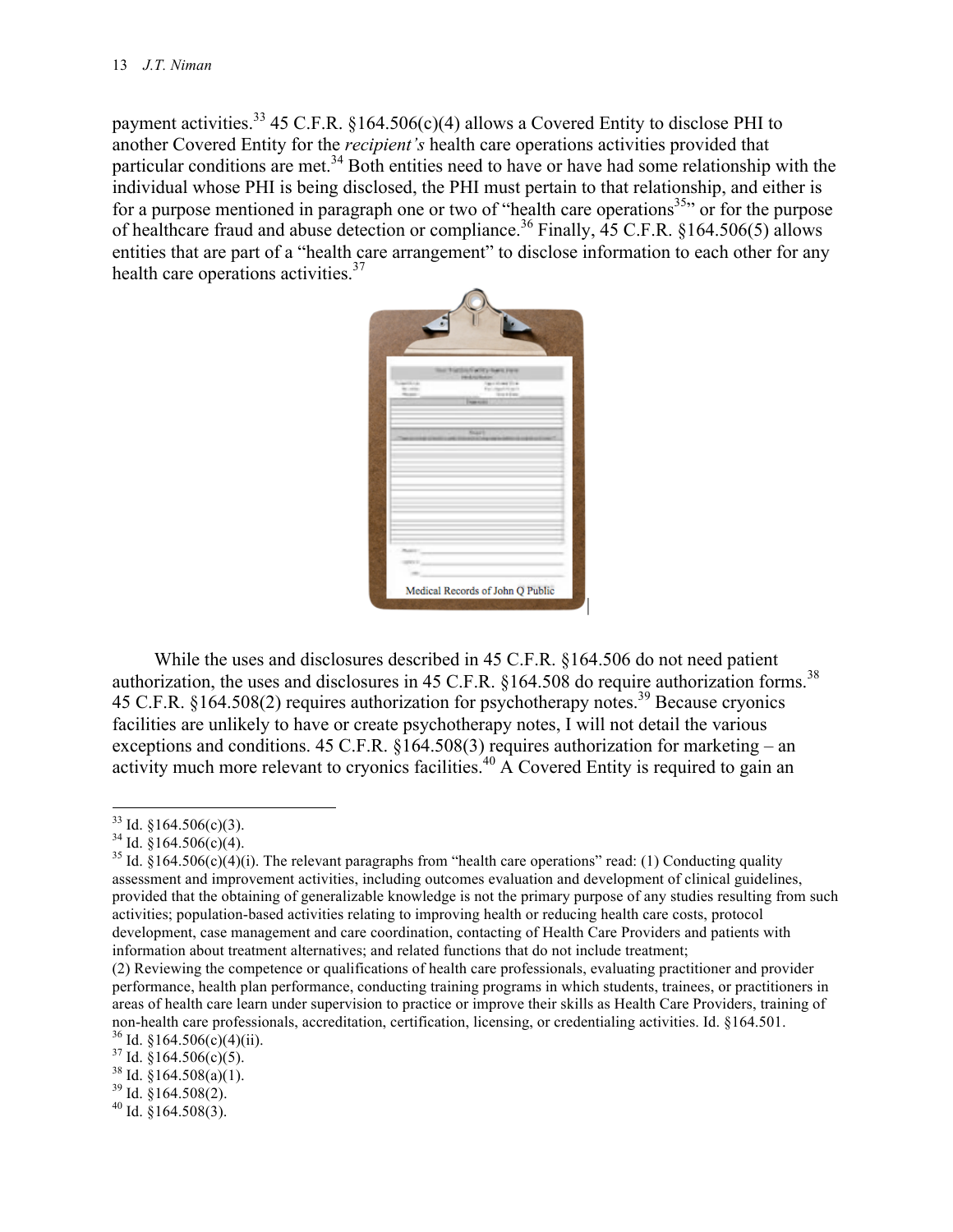authorization for all marketing that is not (1) face-to-face communication from a Covered Entity to an individual<sup>41</sup> or (2) a communication that takes the form of a gift of nominal value provided by the Covered Entity.<sup>42</sup> If the Covered Entity receives direct or indirect remuneration from a third party, then the Covered Entity must disclose that fact.<sup>43</sup> 45 C.F.R.  $$164.508(3)(i)b$  and its' associated subparts detail the sort of information that a proper authorization must contain,<sup>44</sup> the set of defects that will render an authorization ineffective,<sup>45</sup> the sorts of documents an authorization may be combined with,<sup>46</sup> when a Covered Entity may condition treatment and similar services to a patient on the patient's granting of an authorization,<sup>47</sup> how an individual may revoke an authorization,<sup>48</sup> and documentation requirements associated with authorizations.<sup>49</sup> Finally, 45 C.F.R. §164.508(3)(i)(c) and its subparts detail more of the specific details that must be included in authorizations.<sup>50</sup> In short, a cryonics facility could use some PHI under some circumstances for marketing purposes if it obtained a valid authorization from each individual whose PHI it wanted to use and the cryonics facility disclosed any information that it is required to disclose.

45 C.F.R. §164.510 strikes a sort of middle ground between the previous two sections. On one hand, an authorization is not required; on the other hand, the individual whose PHI is being disclosed must be notified in advance and have an opportunity to opt-out or restrict the disclosure.<sup>51</sup> This notice and acceptance, rejection, or restriction may be orally communicated.<sup>52</sup> 45 C.F.R. §164.510(a) allows Covered Entities to use some PHI to create a directory of individuals within its' facility and to disclose that information to either clergy or anyone else who asks about the patient by name.<sup>53</sup> 45 C.F.R. §164.510(b) regulates disclosures to family, friends, or other person identified by the individual information relating to the individual's care or payment.54 The upshot of both sections is that Covered Entities may disclose some information to some people with just a verbal acknowledgment from the individual whose PHI is being disclosed so long as that individual is told ahead of time and has the opportunity to object or limit the disclosures. In some circumstances when the individual whose PHI is being disclosed is unable to accept, reject, or limit the disclosure due to injury or another reason, the Covered Entity may disclose information based on its "best judgment" and then notify the individual of the disclosure at the earliest possible opportunity.<sup>55</sup>

Finally, 45 C.F.R. §164.512 covers non-treatment, non-payment, and non-healthcare operations activities that require neither an authorization nor a disclosure.<sup>56</sup> There are twelve enumerated possibilities for such disclosures, and a host of rules about what information may be

- 
- 
- 
- 
- 
- 
- 
- 
- 
- 
- 
- 

<sup>&</sup>lt;sup>41</sup> Id. §164.508(3)(i)(A).<br><sup>42</sup> Id. §164.508(3)(i)(B). <sup>43</sup> Id. §164.508(3)(ii).<br>
<sup>44</sup> Id. §164.508(3)(ii).<br>
<sup>45</sup> Id. §164.508(3)(i)(b)(1).<br>
<sup>45</sup> Id. §164.508(3)(i)(b)(2).<br>
<sup>46</sup> Id. §164.508(3)(i)(b)(3).<br>
<sup>47</sup> Id. §164.508(3)(i)(b)(4).<br>
<sup>48</sup> Id. §164.508(3)(i)(b)(6).<br>
<sup>49</sup> Id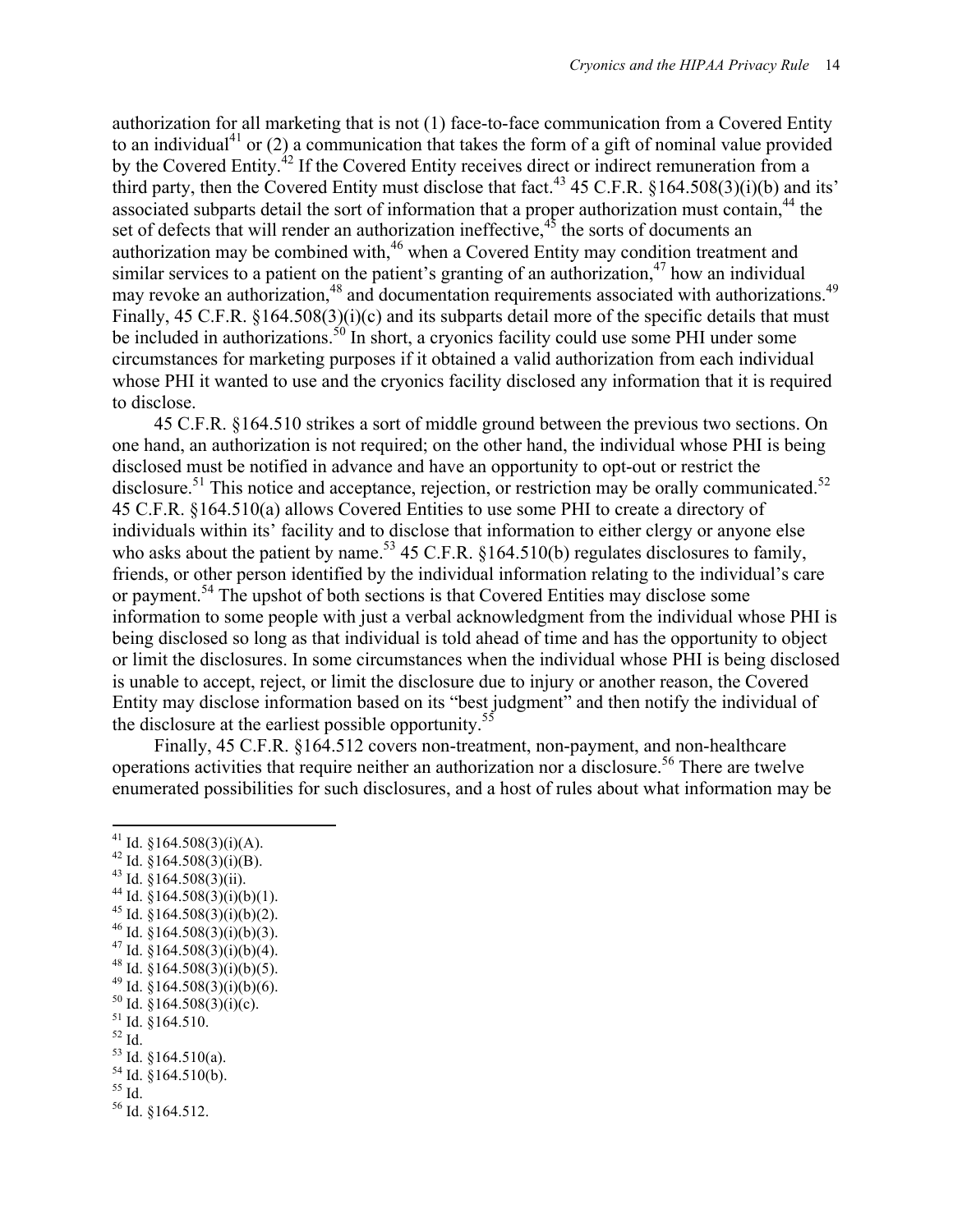disclosed, to whom and under what circumstances. 45 C.F.R. §164.512(a) allows the entity to make disclosures that are required by law, though entities must follow the restrictions in subsections (c), (e), or (f).<sup>57</sup> 45 C.F.R. §164.512(b) allows Covered Entities to disclose PHI to a public health authority authorized by law to collect such information for the purpose of protecting the public from (1) disease, (2) or child abuse, (3) to the FDA (4) to anyone at risk of contracting a communicable disease if the Covered Entity or public health authority is authorized by other law to do so or (5) to an employer for the purposes of investigating workplace disease or injury.58 Covered Entities are also allowed to disclose instances of domestic violence under particular circumstances,<sup>59</sup> for legal oversight purposes for particular purposes,<sup>60</sup> when ordered by a court of law or through other legal procedures,  $6^{1}$  when ordered by the police under some circumstances,  $^{62}$  to inform the medical examiner, coroner, funeral director,  $^{63}$  or organ procurement facility, about a decedent to the police for some purposes under some circumstances,  $64$  for some research purposes,  $65$  to prevent enumerated risks that endanger public safety, $66$  when the government or military requests information, $67$  or for workers compensation claims<sup>68</sup>

Even if cryonics facilities were included within the definition of Covered Entities, few of these provisions would apply to activities in which they are likely to engage. Perhaps slightly more provisions would apply if the patient dies at the cryonics facility or if the patient does not have to 'die' before undergoing cryonics in the future and the cryonics facilities were able (and willing) to bill insurance for the services rendered to the patient while the patient was 'alive.' Individuals undergoing cryopreservation, for instance, are unlikely to (or need) to have their records transferred to another doctor, although they may be transferred to a different cryonics facility given the usual buying and merging of businesses. Cryonics facilities would be more regulated in the way that they are able to market their product, although I have not yet seen an advertisement for a cryonics facility that would violate the HIPAA Privacy Rule. Cryonics facilities might well create internal directories; the HIPAA Privacy Rule would regulate those directories if cryonics facilities were Covered Entities. The comparatively little regulation that the HIPAA Privacy Rule would impose upon cryonics facilities suggests that there is little compelling reason that they ought not to be covered (although I am sure that directors of cryonics facilities would disagree). There are however, positive reasons why cryonics facilities ought to be included within the definition of Covered Entities as well.

- !!!!!!!!!!!!!!!!!!!!!!!!!!!!!!!!!!!!!!!!!!!!!!!!!!!!!!!!!!!!
- <sup>57</sup> Id. §164.512(a).<br>
<sup>58</sup> Id. §164.512(b)(i)-(v).<br>
<sup>59</sup> Id. §164.512(c).<br>
<sup>60</sup> Id. §164.512(d).<br>
<sup>61</sup> Id. §164.512(e).<br>
<sup>62</sup> Id. §164.512(f).<br>
<sup>63</sup> Id. §164.512(g).<br>
<sup>64</sup> Id. §164.512(h).<br>
<sup>65</sup> Id. §164.512(i).<br>
<sup>67</sup> Id
- 
- 
- 
- 
- 
- 
- 
- 
-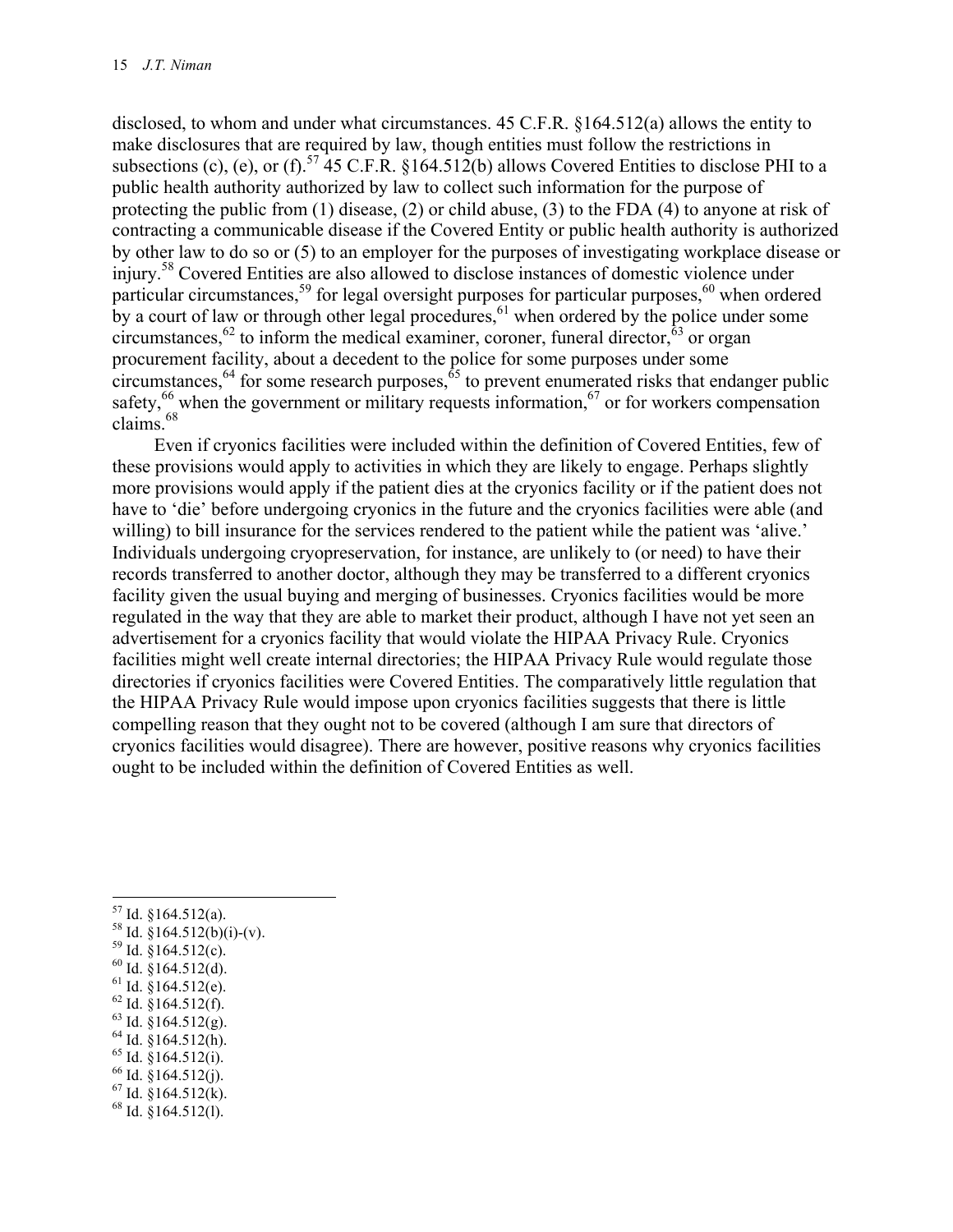

Cryo-containers (called dewars), at the Alcor Life Extension Foundation. Photo by L. Rhodes

#### **The Purpose Of Cryonics:**

One reason the HIPAA Privacy Rule ought to regulate cryonics facilities is that those who undergo cryonic preservation generally consider cryonics a medical procedure. There are, admittedly, more standard medical facilities that are not Covered Entities under the HIPAA Privacy Rule. However, as those medical facilities are more standard, they are more likely to be more greatly regulated under the HIPAA Privacy Rule than cryonics facilities would be. Thus, the argument that the HIPAA Privacy Rule is too expensive to implement might be more applicable to those more standard medical facilities than to cryonics facilities. Additionally, patients stored in cryonics facilities undergo a more lengthy medical procedure than patients in comas or persistent vegetative states, and perhaps for periods much longer than they are. Conceivably, a cryonics patient could remain preserved for a hundred years or more. During that time, a great amount of medical information will be collected (although most of it will be quite mundane; temperature, heartbeat, perhaps other sensory readings that probably would not fluctuate very much). The sheer amount of medical information collected might be reason enough to include them within the HIPAA Privacy Rule.

Another reason cryonics facilities ought to be included within the HIPAA Privacy Rule is that patients undergoing cryonic preservation may have died from diseases they expect will not be disclosed to the public. As a patient must be declared legally dead before they undergo cryonics, it is probable that the patient's life officially ended at a Covered Entity before the body is transported to a cryonics facility. Wherever the patient dies, they elected cryopreservation with the expectation that when science is able to cure their condition, the cryonics facility or other doctors will revive and cure them. In order for a cryonics facility to know when they can revive a particular patient, they need to link the disease or condition that the person died from with that patient's identity. Extremely detailed medical information would likely help in the revival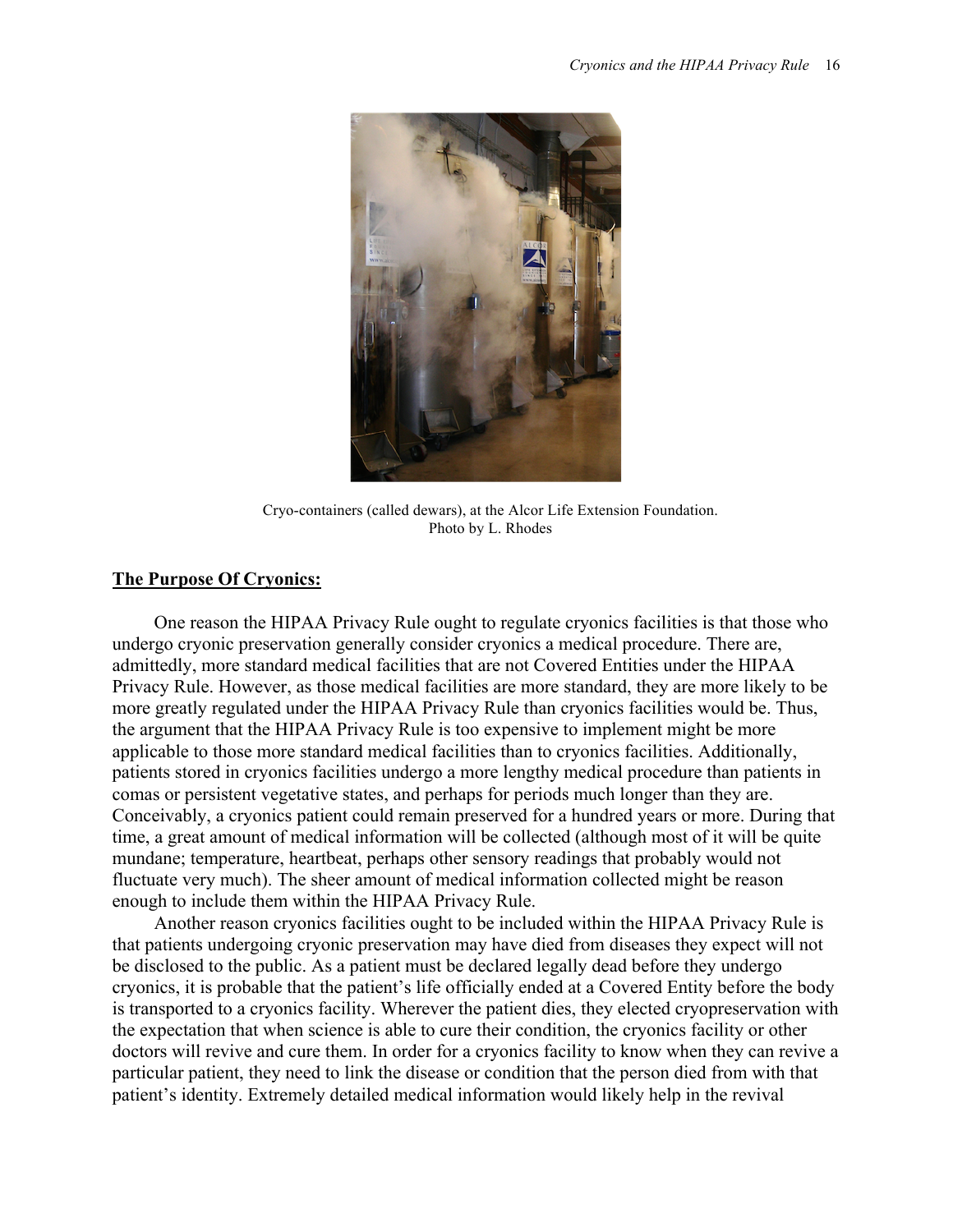process. Although some patients will die of 'natural causes,' strokes, heart attacks, and other problems that do not carry a social stigma, some patients may die of diseases like AIDS, Hepatitis, Syphilis, or Gonorrhea that do carry either a social stigma or lead to embarrassment for the individual if or when they are revived.

### **The Proposed Fifty Year Rule:**

Additionally, the basic idea of the HIPAA Privacy Rule is that PHI ought to be protected, whether or not it is embarrassing to any patient in particular. Initially, medical information was considered so private that it could not be disclosed even after the patient's death in most cases. The HITECH Act proposes changing this policy to protect medical information for fifty years after death, but beyond that, the information may be disclosed without restriction. Presumably, Health and Human Services ("HHS") feels that whatever the motivation behind protecting medical information during the life of the patient is, that fifty years after death either those motivations are not as strong or other motivations outweigh them.

The interesting question unique to cryonics patients is this: At what point are the patients considered dead? On one hand, the individual undergoing cryonic preservation must be declared 'legally dead' before the procedure begins – otherwise the cryonics facility killed the patient and has committed murder. This suggests that the fifty-year clock should begin running when they patient is declared dead, whether at a hospital or hospice facility. On the other hand, the patient elects cryopreservation because he or she expects to eventually be revived by the cryonics facility and live again. In the patient's mind, they would not be 'dead in the final sense that most people attribute to death, but are instead simply being stored and preserved for a period of time before they can be revived and restored to perfect health. This means that the 'deceased' patient believes themself to be in something akin to a coma, and under the HIPAA Privacy Rule, whatever PHI is collected while a patient is in a coma is protected either until the patient is revived and cured or until fifty years after the patient's death. Additionally, if a patient is revived (say seventy-five years in the future), then all the sensitive medical information that was collected, either before the patient underwent the cryopreservation procedure or while the patient was in a state of suspended animation, may be disclosed as a matter of public record. In this case, there seems to be no reason why HHS would feel that the medical information collected about a patient who is in a coma ought to be protected because it could potentially embarrass the patient once the patient woke up, while at the same time feeling that the medical information collected about a patient undergoing cryonic preservation ought not be protected because it would not be embarrassing for the patient once that patient woke up. The two sets of circumstances are largely the same, except that the comatose patient's heart never stopped beating; a fact that hardly seems relevant when considering the reasons why PHI ought to be protected.

It seems plain to me that there is no rational reason why HHS would take one approach to patients in a coma and another to those in cryonics facilities. It is possible that HHS simply believes that patients cannot be revived from cryonic preservation and that there is, therefore, no need to protect the information of cryonics patients created while the patient is legally dead. It is possible that HHS is correct in believing that; to their credit, no one has ever been successfully revived. On the other hand, HHS is not in the business of protecting medical information for only those patients that are *likely* to need the protection. Certain terminal diseases that have never been cured can afflict patients, but if the proposed regulation takes effect, their medical information will remain protected for fifty years after they die. While HHS may believe that no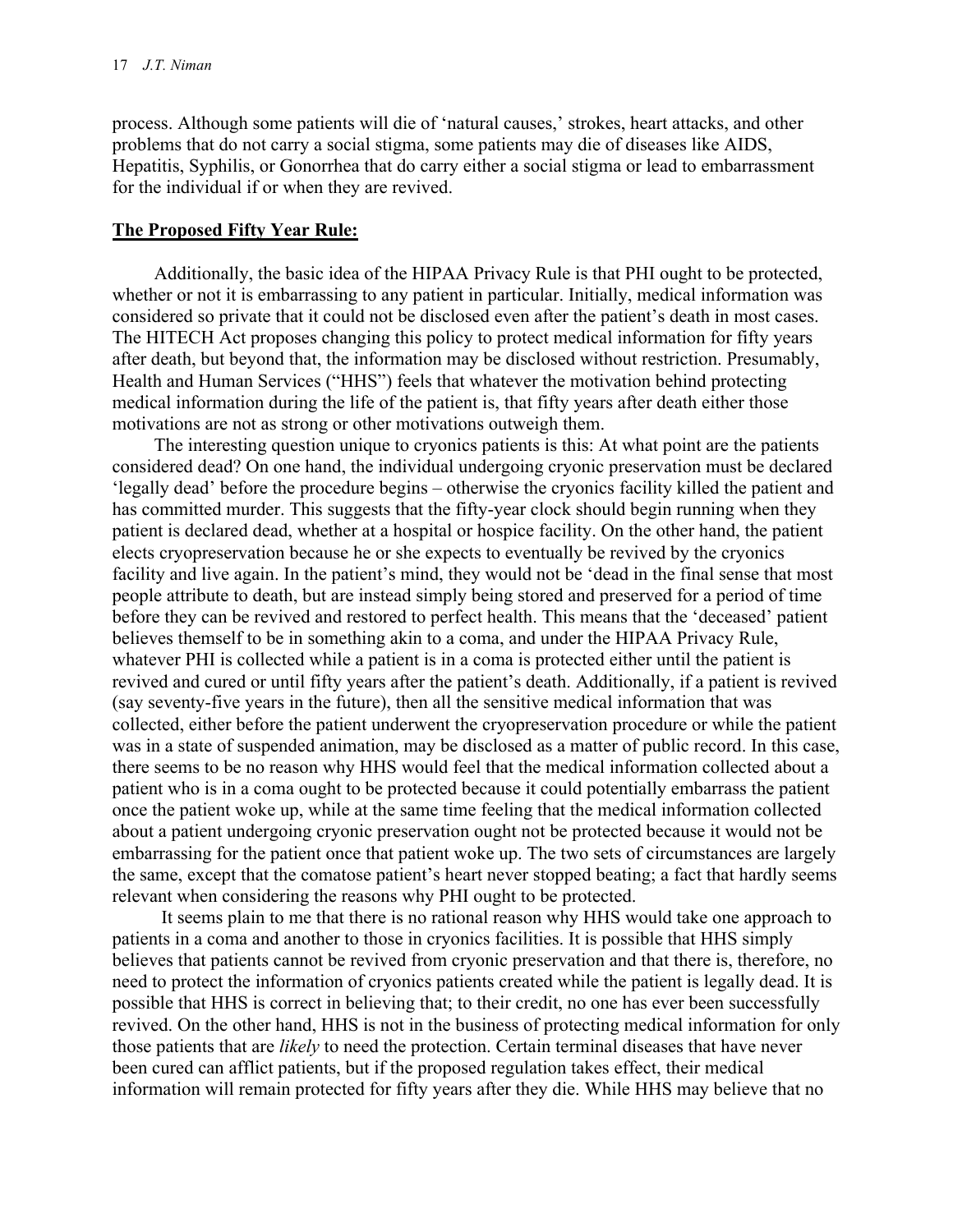patient will ever be revived via cryonics, HHS cannot honestly claim that they *know* no patient will ever be reanimated after cryopreservation. Given that, it seems most reasonable to consider the pros and cons of either protecting or not protecting the health information of cryonics patients given either their eventual revival or their eventual, final death caused either by the attempted revival or because the technology to successfully revive a patient who has undergone cryopreservation never materializes.

### **The Effect Of Altering The HIPAA Privacy Rule and Disclosure Timeframe:**

I will assume first that HHS is right and no one is ever successfully revived from cryopreservation. Currently, cryonics facilities are not Covered Entities under the HIPAA Privacy Rule, and the patients are considered legally dead when they 'die' at the hospital or elsewhere. In a scenario where cryonics patients' PHI is not protected for the duration of their suspended animation, the PHI may be disclosed fifty years after the initial ' legal death' of the patient and, because the patient is never successfully revived, they are never embarrassed or otherwise harmed by the disclosure (or, at least, not harmed in a manner different from any other deceased individual fifty years after death.) This seems like the rule is working as it does for all other individuals.

Where cryonics patients' health information is protected throughout the duration of their suspended animation and is only allowed to be disclosed after the revival process fails, such that the patient can neither be revived nor placed again into suspended animation to try again later and the patient is never revived, the PHI of that patient is not allowed to be disclosed for some period of time beyond the original fifty-year window the HITECH Act suggests. Perhaps the cryonics patient is placed into suspended animation and the disease that they succumbed to is cured within a few years, but the reanimation process fails and the patient is irreversibly lost. In this case, only a few years of extra protection could be granted by the cryonics exception. However, it is possible that a cryonics patient could remain in a state of suspended animation for hundreds of years before anyone attempts to revive them, or perhaps the patient is never revived. In this case, the PHI of the cryonics patient could not be disclosed for a very long time, and potentially could never be disclosed so long as they remain in suspended animation.

As I mentioned at the beginning of the paper, approximately 200 people have already been placed into suspended animation. It seems unlikely that anyone would be seriously harmed if relatively few patients' medical information were never disclosed. Even if tens or hundreds of thousands of individuals eventually underwent cryopreservation, it seems unlikely that more than a small percentage of people would be preserved in any given year unless the process is shown to work. Therefore, it is unlikely that anyone is harmed by the non-disclosure of PHI even if many more people are preserved through cryonics. Indeed, until and unless the HITECH Act changes the term of protection for PHI after death, HHS has already determined that no patient's PHI may be disclosed *ever*. To have that rule still apply to a small subset of people seems to cause little or no harm. Therefore, in cases where cryonics patients are never revived, I conclude that it matters little whether HHS includes cryonics facilities within the definition of Covered Entity and requires that they abide by the HIPAA Privacy Rule or not.

Next, I will assume that some or all cryonics patients that undergo the procedure eventually are revived, whether within a few years after death or hundreds of years later. If HHS includes cryonics facilities within the definition of Covered Entities and the HIPAA Privacy Rule protects their patients' PHI, then upon revival no information has been disclosed to the public and the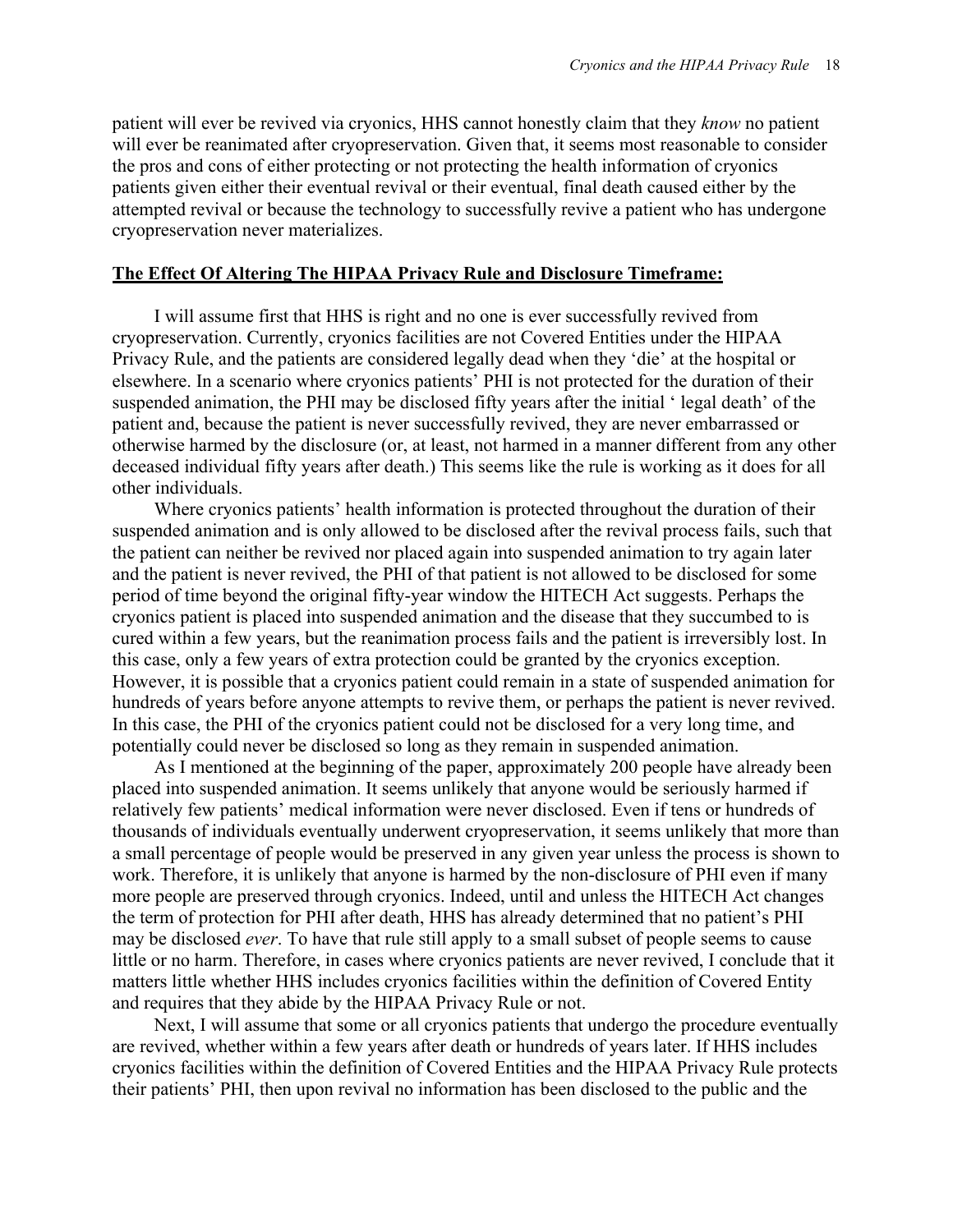patient's privacy was respected. This is an ideal outcome given the belief that patient PHI ought to be protected.

If, however, cryonics facilities are not Covered Entities and these patients are eventually revived, if they are revived more than fifty years after their 'legal death,' then their PHI may have been disclosed. Whether or not this actually causes a problem (that is, if anyone in particular cares), HHS has determined that patient PHI is potentially embarrassing or is for other reasons worthy of protection. In this scenario, the HIPAA Privacy Rule has not protected these patients' PHI because cryonics facilities are not required to keep PHI private, and because hospitals, which otherwise are required to keep PHI private, are allowed to disclose the PHI fifty years after the patient supposedly 'died', but before they were revived. Whatever harm the HIPAA Privacy Rule is intended to prevent has occurred.

Given the relative harm that could occur from over-protecting patient PHI or underprotecting patient PHI, I conclude that it is more reasonable to require cryonics facilities to adhere to the HIPAA Privacy Rule for all PHI gathered while the patient is in a state of suspended animation, and for hospitals to maintain the confidentiality of patient PHI for more than fifty years while a cryonics patient is awaiting reanimation than it is for cryonics facilities to remain unregulated and to continue to allow hospitals to disclose patient PHI after 'legal death' but before the reanimation process has terminally failed. If cryonics facilities were willing to work together, or if Congress were willing to mandate such a thing, a directory of all patients preserved in cryonics facilities could provide an easy way for hospitals to check whether or not one of their former patient's PHI was allowed to be disclosed after their 'legal death.' This seems like a minimal burden to place, given the desire to protect patient PHI.

# **Conclusion:**

The HIPAA Privacy Rule does not currently regulate cryonics facilities. Because cryonics facilities do not engage in "standard transactions," they are not included within the definition of Covered Entity. However, the HIPAA Privacy Rule only regulates a few activities that cryonics facilities are likely to engage in, and so would not likely impose much of a burden upon cryonics facilities if they were required to comply with it. Additionally, because of the special nature of cryonics and the potentially same motivations that allow patient PHI to be disclosed fifty years after legal death do not apply to patients who are cryopreserved, the proposed disclosure rule ought to be altered to continue protecting a cryonics patient PHI throughout the patient's period of suspended animation. The harm that could possibly come from over protecting a cryonics patient PHI is far outweighed by the benefit to patients who are eventually revived from suspended animation and have not had their PHI publically disclosed.

# **References**

- Alcor [2012] Cryopreservation Agreement, Pg. 7 at 7(f). Retrieved August 2, 2012 http://www.alcor.org/Library/pdfs/signup-CryopreservationAgreement.pdf Alcor [2012] *What is Cryonics?* Retrieved May 7, 2012.
- http://www.alcor.org/AboutCryonics/index.html
- Alcor [2012] *Frequently Asked Questions: Aren't cryonics patients dead?* Retrieved May 7, 2012